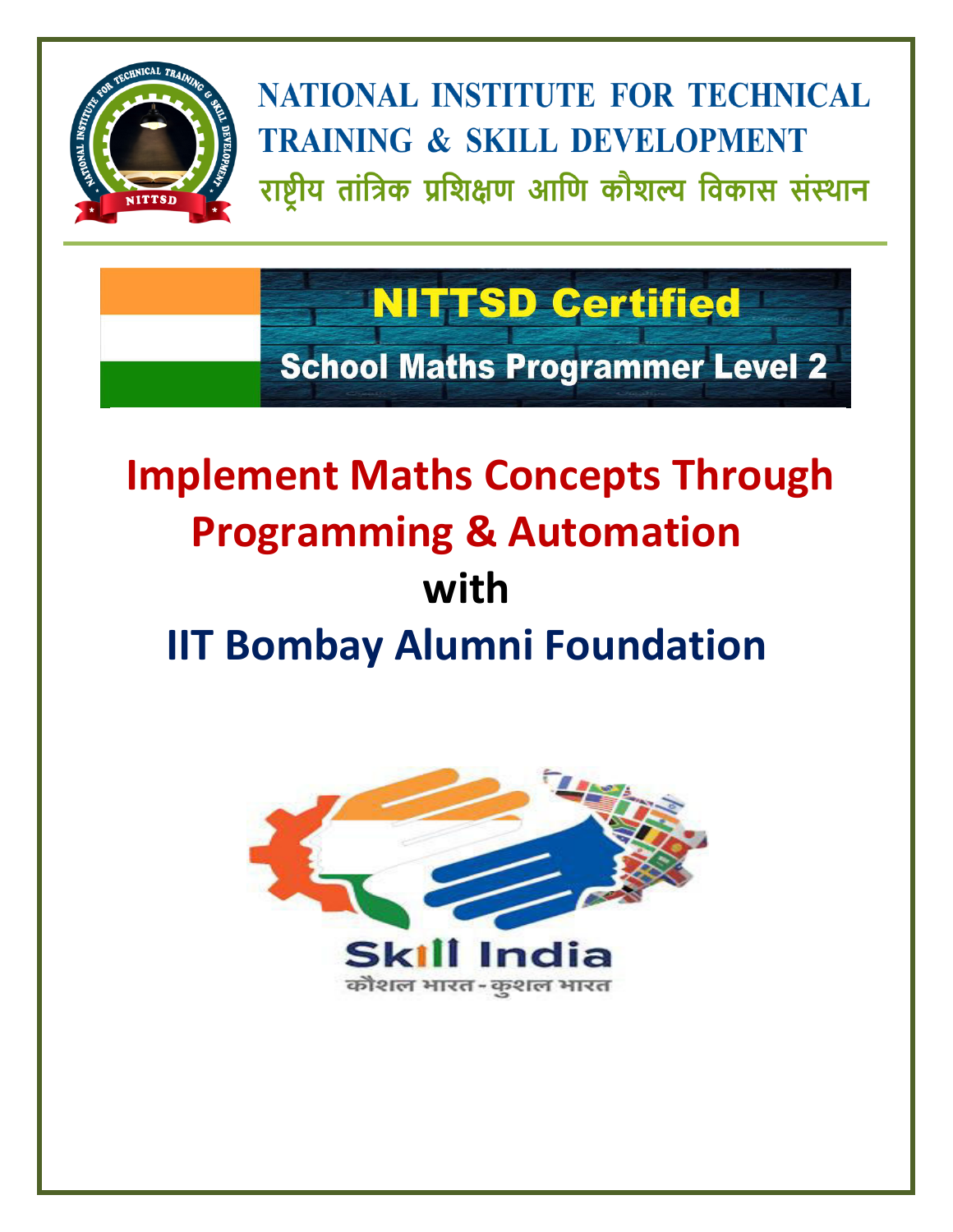



#### We Guarantee You that, You Can Develop Your Projects by **Your Own After This Training Program**



### **Module 1 - Python Programming Basic Revision**

- Script Programming
- Python Identifiers
- Python Keywords
- Python Lines and Indentation
- Python Multi-Line Statements
- Quotation in Python
- Comments in Python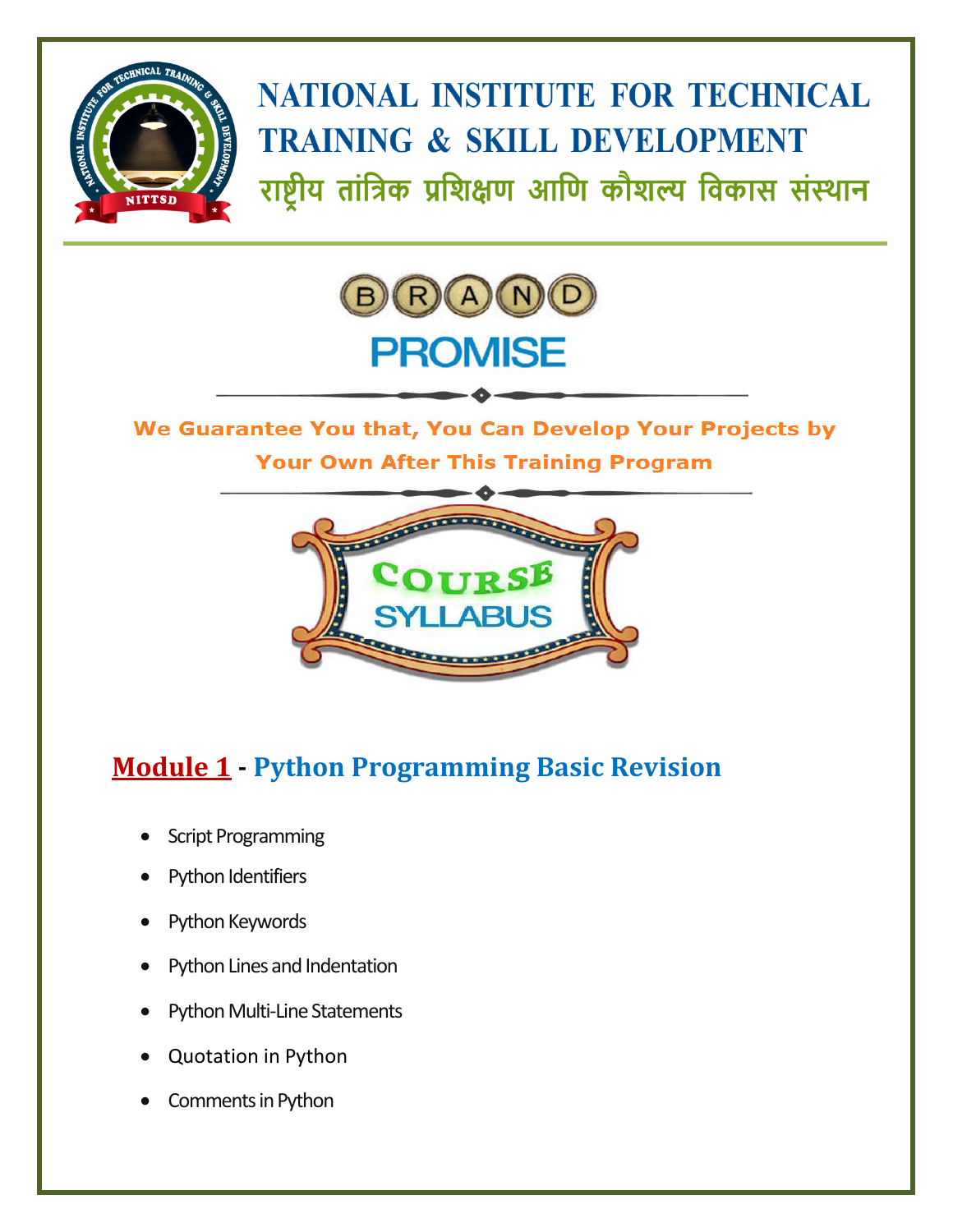

- Using Blank Lines
- Multiple Statements on a Single Line
- Variables and Data Types in Python
- Multiple Assignment in Python Programming

### **Module 2 - Python Data Types**

- Standard Data Types in Python
- Data Type Conversion in Python
- Python Input and Output
- Types of Different Operators in Python
- Changing the Order of Evaluation

### **Module 3 - Jumping Statements in Python Programming**

- Break Keyword
- Continue Keyword
- Pass Keyword

### **Module 4 - SETs in Python Programming**

- Introduction of SETs in Python
- Facts about the SETs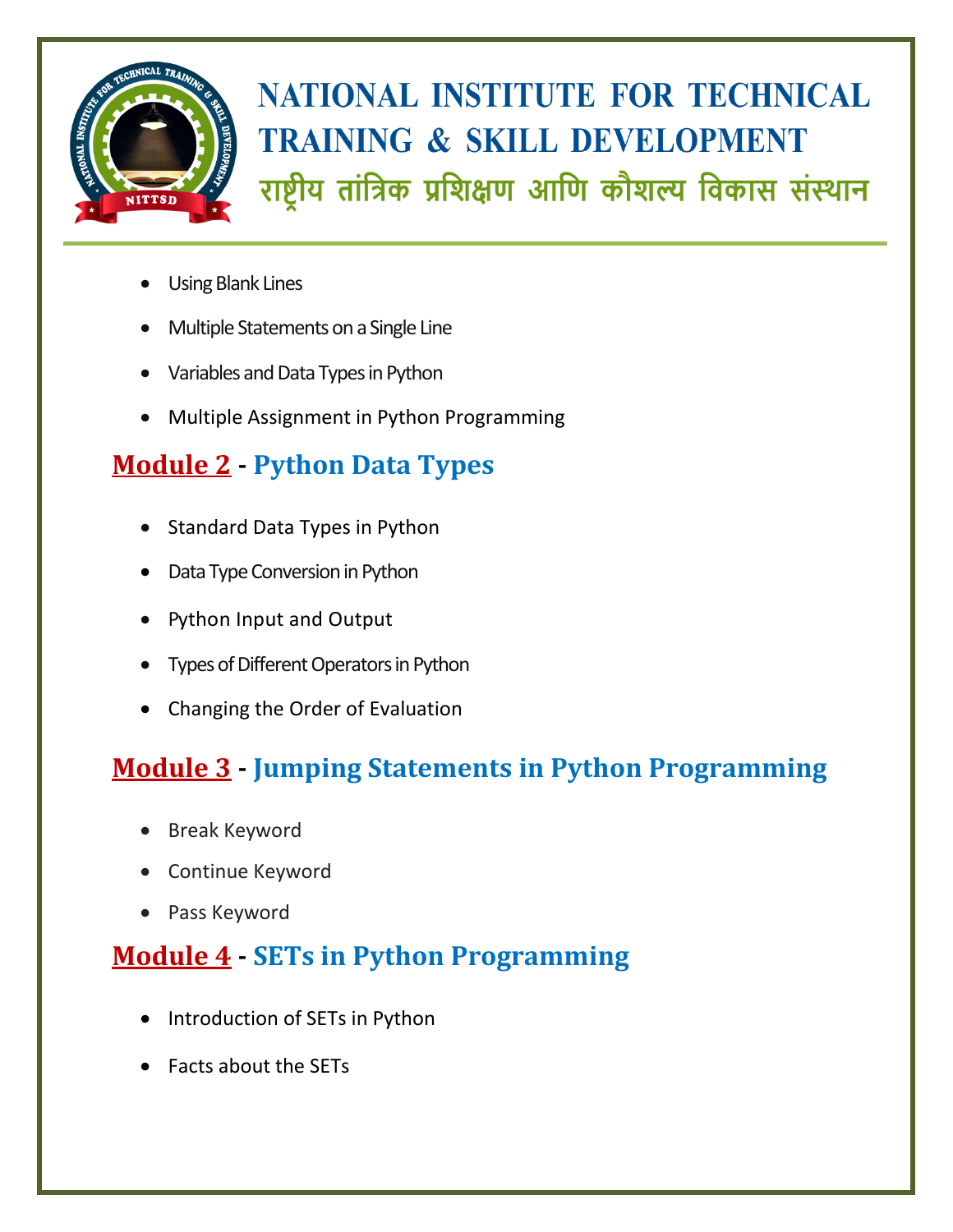

- Operations on the SETs
- Inbuilt Functions in the SETs
- Methods in the SETs

#### **Module 5 - LOOPS in Python Programming**

- While loop
- The Infinite Loop
- Using else Statement with Loops
- For loop
- Break, Continue, Pass

### **Module 6- Lists in Python Programming**

- Python Lists
- Accessing Values in Lists
- Updating Lists
- Delete List Elements
- Basic List Operations
- Indexing, Slicing, and Matrixes
- Built-in List Functions & Methods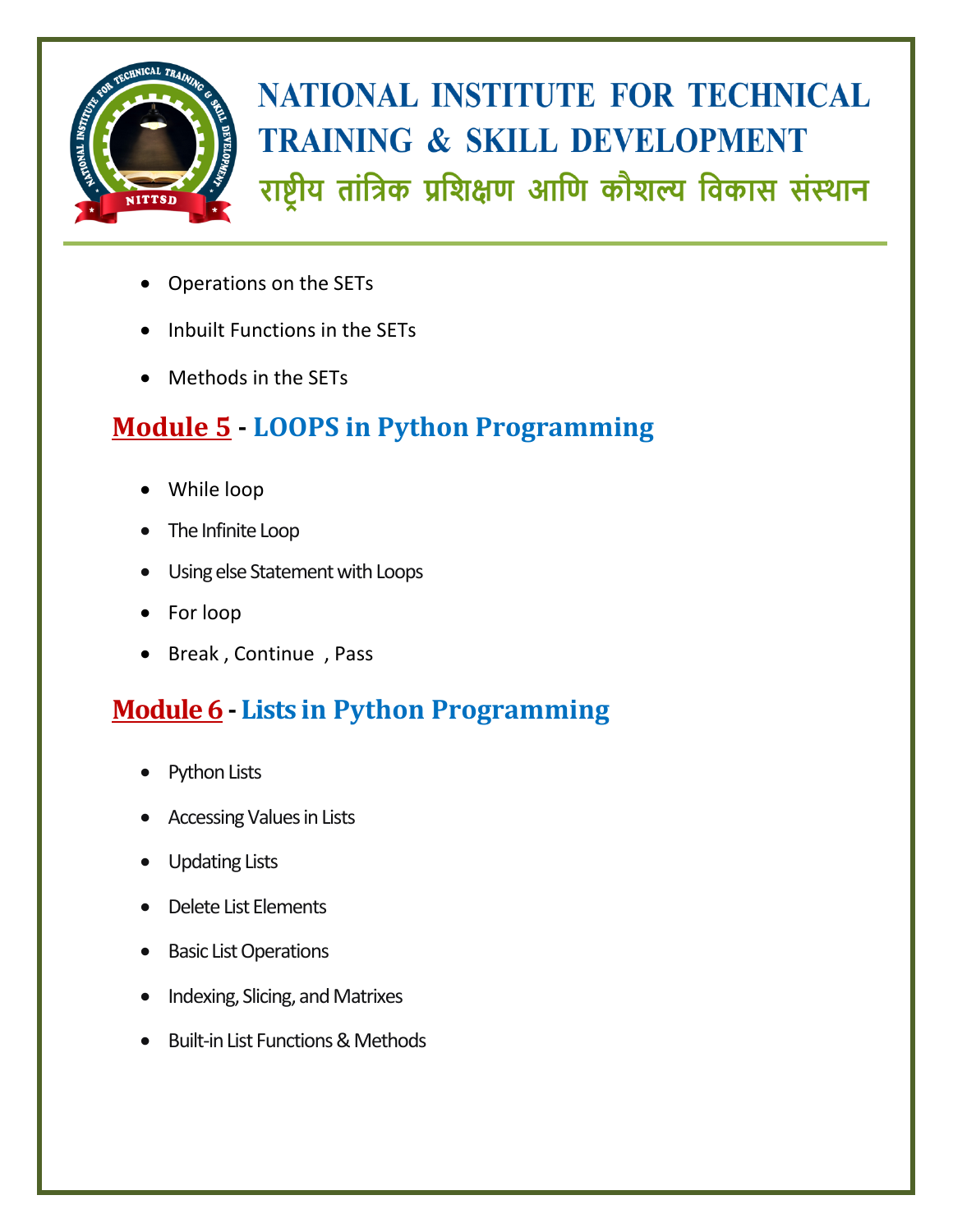

### **Module 7-Tuples in Python Programming**

- Python Tuples
- Accessing Values in Tuples
- Updating Tuples
- Delete Tuple Elements
- Basic Tuples Operations
- Indexing, Slicing, and Matrixes
- No Enclosing Delimiters
- Built-in Tuple Functions

#### **Module 8- Functions in Python Programming**

- Calling a Function
- Pass by reference Vs. value
- Function Arguments
- Required arguments
- Keyword arguments
- Default arguments
- Variable-length arguments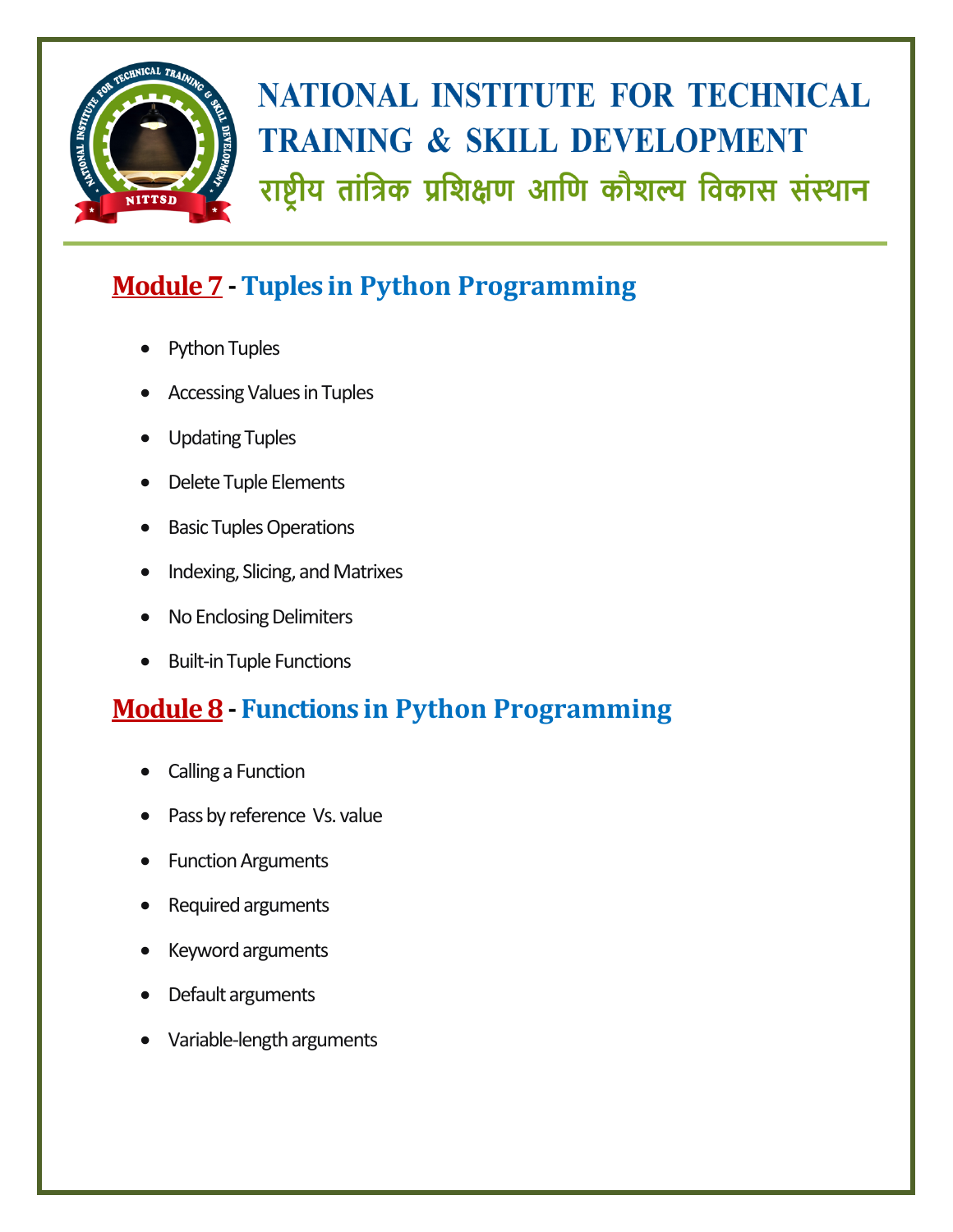

### **Module 9- Functions & other related concepts**

- The Anonymous Functions
- The return Statement
- Scope of Variables
- Global vs. Local variables
- The global statement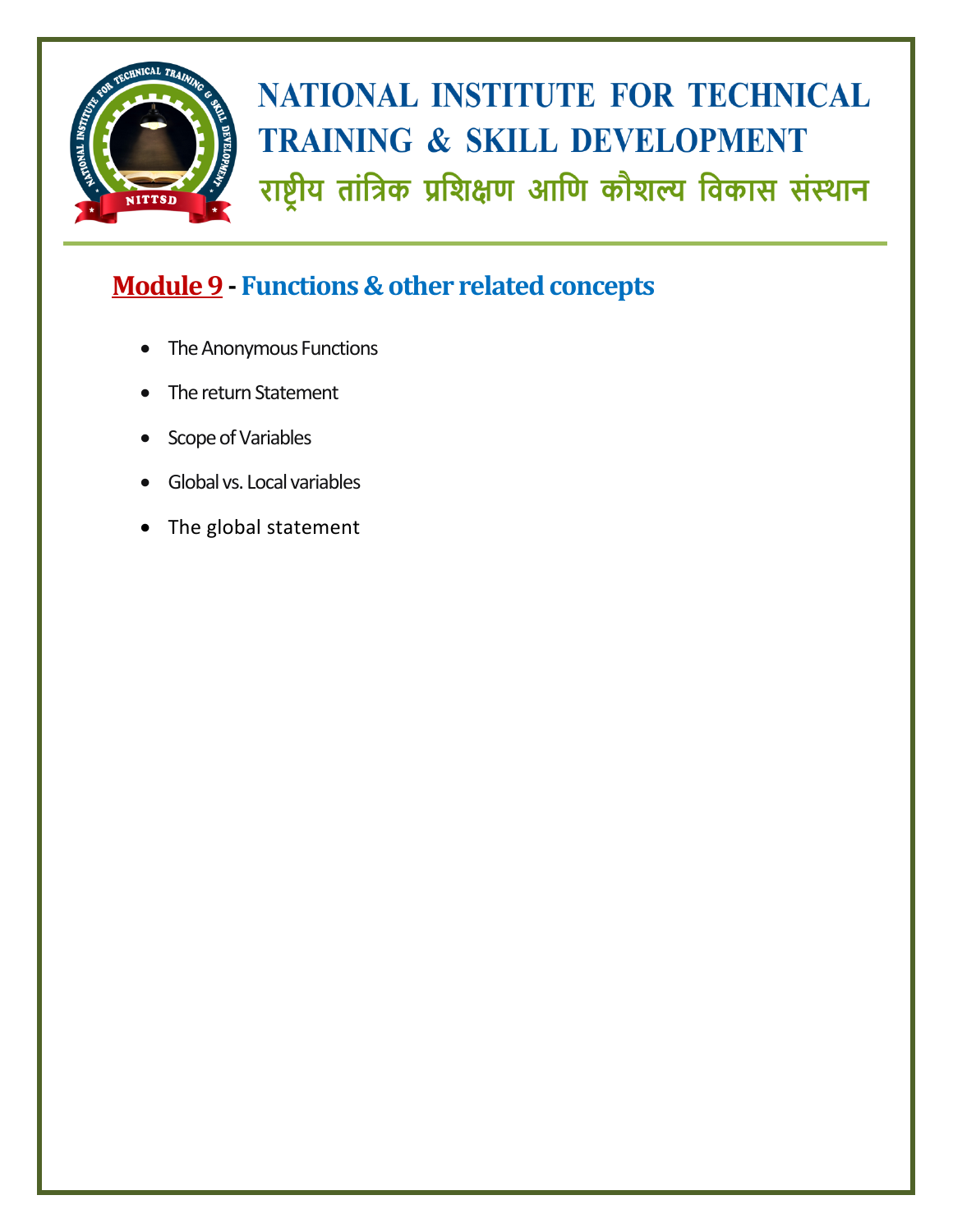

### **Live Projects :**

#### **School Maths Programmer Level -2**

| 1              | Find Out GCD or HCF of 2 Numbers                                            |
|----------------|-----------------------------------------------------------------------------|
| $\overline{2}$ | Find Out LCM of 2 Numbers                                                   |
| 3              | <b>Email Id Slicer</b>                                                      |
| 4              | <b>Exam Result Analyzer</b>                                                 |
| 5              | <b>Count Down Timer Application</b>                                         |
| 6              | Dice Rolling Game Design                                                    |
| $\overline{7}$ | <b>Home Grocery Calculator Design</b>                                       |
| 8              | To find the factorial of a number                                           |
| 9              | To take multiple inputs from the user, by split function method             |
| 10             | To take multiple inputs from the user, by map function method               |
| 11             | To take multiple inputs from the user, by multiple input function<br>method |
| 12             | To implement continue statement                                             |
| 13             | To implement break statement                                                |
| 14             | To implement pass statement                                                 |